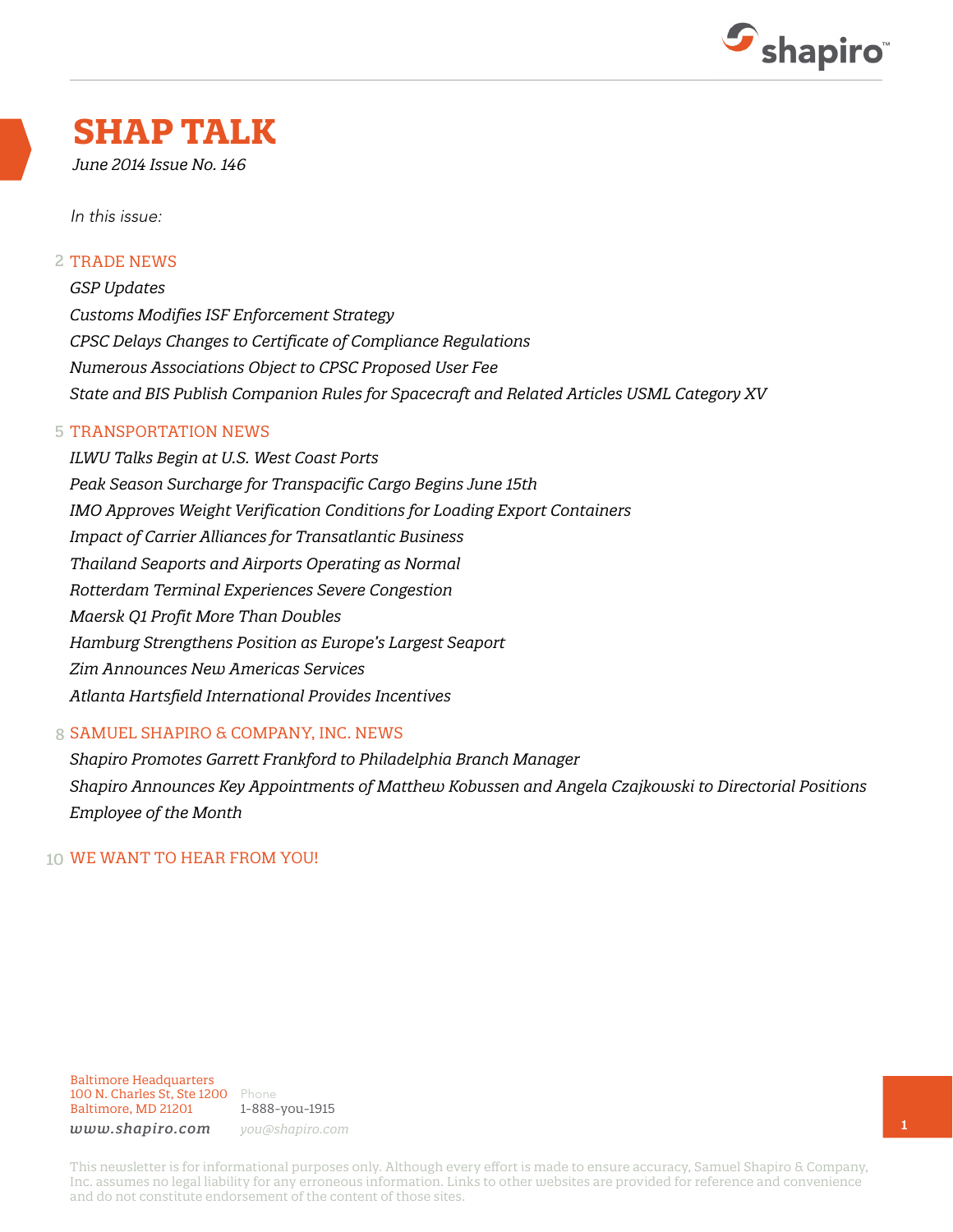

# **TRADE NEWS**

#### *GSP Updates*

On May 7th President Obama announced that he will issue a proclamation withdrawing Russia as a beneficiary developing country under the Generalized System of Preferences (GSP) program.

The justification for withdrawal of preferential treatment under the program was cited as being Russia's advancement in economic development and trade competitiveness over less advanced developing countries. The primary criterion utilized for the change was Russia's designation in the high income category this year by the World Bank. Canada and the European Union have already removed Russia from their respective preference programs.

Generally, said proclamations officially remove benefits approximately 12 months after the issuance. As economic sanctions are also being implemented against Russia for its recent aggression in the Ukraine, removal from benefits may occur in a shorter period, although that remains to be seen.

Regardless, removing Russia's benefits will have no immediate effect since the GSP program is expired; although it is hopeful that the program may be reinstated sometime this year. \$296 million of imports were entered from Russia in 2013 making them the 9th largest beneficiary in the program.

Although the move may escalate tensions between Washington and Moscow, it could also accelerate the renewal of the GSP program, which expired July 31, 2013. Russia's participation in the program has been named as a primary factor to why GSP hasn't been reinstated. Once removed the program may have an easier track for reauthorization.

In other GSP news, the question of liquidation for GSP entries has come up. The average liquidation cycle is about 10 months, so entries made in August 2013 will be liquidating shortly. So should importers start filing protests or requesting suspension of liquidation in order to preserve their rights to a refund in the event GSP is renewed retroactively? Customs heard the rumblings from the trade and on May 16th advised in a [Cargo Systems Messaging Service \(CSMS\) message](http://1.usa.gov/1nKXxrX) that importers and brokers should not file requests to stop the liquidation of entries that would be potentially eligible for GSP duty free treatment under a renewed GSP program. CBP stated that it lacks the ability and authority to extend liquidations on entries pending the possible renewal of the program. Requests to extend liquidations or protests under 19 CFR Part 174 should not be used to stop the regular liquidation process.

The CSMS message goes on to state, "If GSP were to be renewed, the legislation would specify an effective date of for the date of renewal. The renewal date, if GSP is reauthorized, might or might not allow for retroactive claims. On previous occasions when GSP was renewed retroactively, the legislation authorized CBP to disregard liquidation status in determining GSP eligibility and consequent refunds."

So at this time, there is no action for importers to take except to wait for Congress to get some GSP legislation going. We will continue to keep you updated.

Baltimore Headquarters 100 N. Charles St, Ste 1200 Phone Baltimore, MD 21201

1-888-you-1915 *www.shapiro.com you@shapiro.com*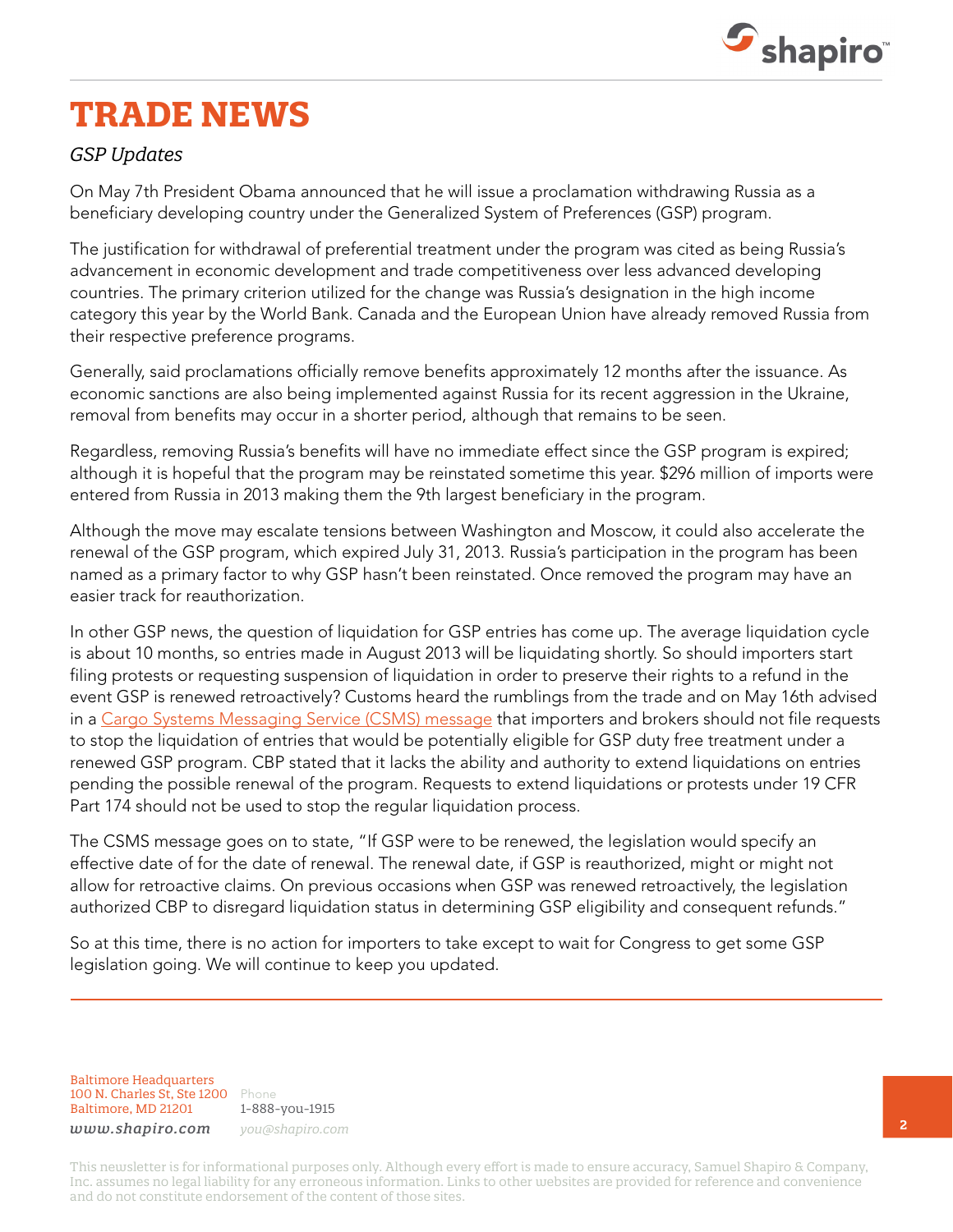

#### *Customs Modifies ISF Enforcement Strategy*

U.S. Customs and Border Protection (CBP) began full enforcement of Importer Security Filings (ISF or 10+2) on July 9, 2013. Customs stated that every liquidated damages enforcement action instituted at the port level would be reviewed by CBP headquarters for a period of at least one year. On May 13th, Customs reset the twelve month review period so that the current enforcement review will expire on May 13, 2015. The review period could be extended if necessary according to Customs. Due to the start of a new enforcement review period, Customs will not be issuing any more liquidated damages for violations that occurred prior to May 13, 2014, except in cases of fraud or criminal activity.

ISF enforcement will focus on the truly severe violations such as "significantly" late ISF's, failure to file an ISF, and repeated ISF violations that continue to impact CBP's ability to target cargo prior to arrival in the U.S. How Customs determines whether an ISF is significantly late will depend on the length of the voyage. Cargo that arrives without an ISF filed will be considered significantly late and will likely be subject to a hold or exam.

One of the big changes in enforcement strategy will be the issuance of warnings. Importers will receive three ISF violation warnings before the port can recommend a liquidated damages claim to headquarters. The local port will contact the importer via email, phone, or letter after each violation to help the importer comply to prevent further violations. The violations will be tracked nationally by Customs, so importers will not be able to rack up three warnings per port.

Customs also stated that liquidated damages claims for ISF violations will be issued within six months of the violation. Customs still retains the statutory right to issue claims up to 6 years after the violation, but this would be unlikely except in the event of fraud or criminal intent.

CBP's goal is to ensure the violation and subsequent liquidated damages align with the intent of the enforcement strategy.

### *CPSC Delays Changes to Certificate of Compliance Regulations*

In our [June 2013](http://www.shapiro.com/newsletters/june-2013-issue-134/) issue of Shap Talk, we covered proposed changes for certificates of compliance with the Consumer Product Safety Commission (CPSC). In a Federal Register notice from May 2013, CPSC was proposing to require that certificates be filed electronically with Customs at the time of entry, among other rule changes. In a meeting held in May 2014, CPSC has decided to delay making changing to its regulations concerning certificates of compliance until they receive more feedback from industry.

### *Numerous Associations Object to CPSC Proposed User Fee*

In a May 7th *letter* to the Consumer Product Safety Commission (CPSC) Acting Chairman and Commissioners, 41 industry associations voiced their objections and concerns to a CPSC proposed a user fee on imported products to pay to expand its Risk Assessment Methodology (RAM) program. The fee was included in CPSC's 2015 budget request. The letter questions if CPSC has the statutory authority to impose such fees and raises concerns about the cost of the RAM system, and the burden a user fee would place on the trade, as well as potential clearance delays at the ports.

Baltimore Headquarters 100 N. Charles St, Ste 1200 Phone Baltimore, MD 21201

1-888-you-1915 *www.shapiro.com you@shapiro.com*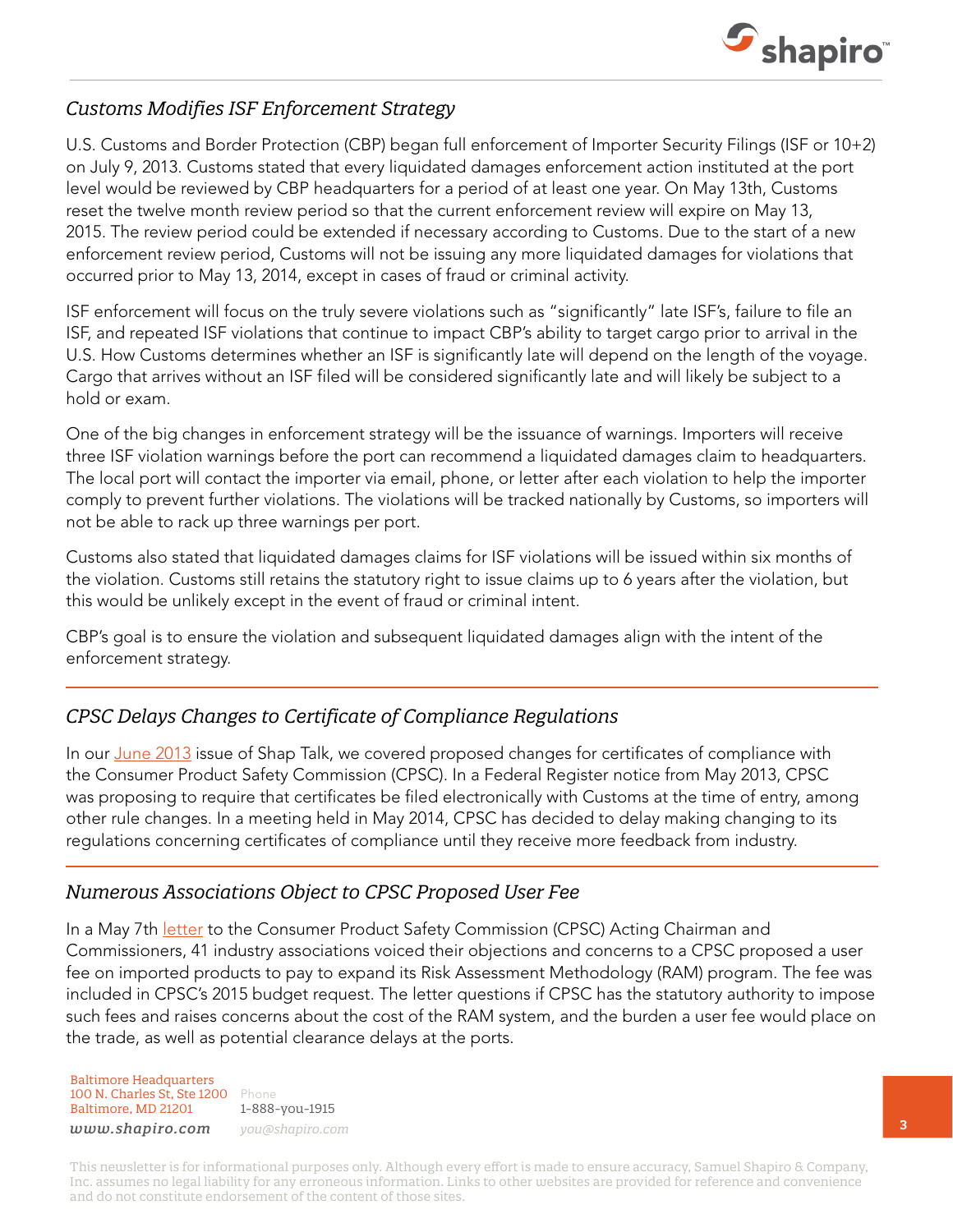

The letter challenges CPSC about the expansion of RAM and the user fee as to how they would meet the goals of President Obama's [Executive Order](http://www.whitehouse.gov/the-press-office/2014/02/19/executive-order-streamlining-exportimport-process-america-s-businesses) on Streamlining the Export/Import Process for America's Business. The letter also asks CPSC to engage stakeholders on the issue.

### *State and BIS Publish Companion Rules for Spacecraft and Related Articles USML Category*

#### *XV*

On May 13, 2014, the Department of State and the Department of Commerce, Bureau of Industry and Security (BIS), published companion rules in the Federal Register detailing information and comments received for United States Munitions List (USML) Category XV (Spacecraft and Related Articles).

The State Federal Register Notice may be found [here](http://www.gpo.gov/fdsys/pkg/FR-2014-05-13/pdf/2014-10806.pdf) and the BIS Federal Register Notice [here](http://www.gpo.gov/fdsys/pkg/FR-2014-05-13/pdf/2014-10807.pdf).

These rules are a part of the Export Control Reform Effort started by the President in response to U.S. industry concerns that U.S. businesses were being passed over for contracts because of the narrow restrictions put upon them by the United States Munitions List (USML). Great strides have been made in many categories of the USML and now almost one year after the proposed rule for Category XV was published, State has issued an interim final rule and BIS has issued a proposed rule. These agencies recognize there will be more comments on certain aspects of the rules, and acknowledge assessments and refinements will be made on an ongoing basis. This is good for all the exporters and manufacturers of satellites, spacecraft, and related articles. It provides an avenue for comment, and comments are encouraged by State and Commerce.

Many things had to happen in order for these rules to be published. A change had to be made to Public Law 105-261, section 1513 dating back to 1999, where all satellites and related items were transferred to the USML. In 2010, the Secretary of State and the Secretary of Defense made an assessment of the risks associated with removing satellites and components from the from the USML. The result of the assessment identified certain satellites and related items that are more appropriately subject to the Export Administration Regulations (EAR) under the Commerce Control List (CCL).

These rules remove from the USML and transfers authority to the CCL for the following:

- Communication satellites that do not contain classified components;
- Remote sensing satellites with certain performance parameters;
- Any spacecraft parts, components, accessories, attachments, equipment, or systems that are not specifically identified in the revised category; and
- Most radiation-hardened microelectronic microcircuits.

The changes to the controls on radiation-hardened microelectronic microcircuits take effect 45 days after publication of the rule on June 27, 2014. The remainder of the changes take effect 180 days after publication on November 10, 2014.

Many recommendations were made; some were taken and many recommendations were not accepted. The trade is encouraged to keep commenting as State and Commerce evaluate everything. Each rule has its own comment period and we encourage exporters of space related items to comment while the agencies are listening.

Baltimore Headquarters 100 N. Charles St, Ste 1200 Phone Baltimore, MD 21201 *www.shapiro.com you@shapiro.com*

1-888-you-1915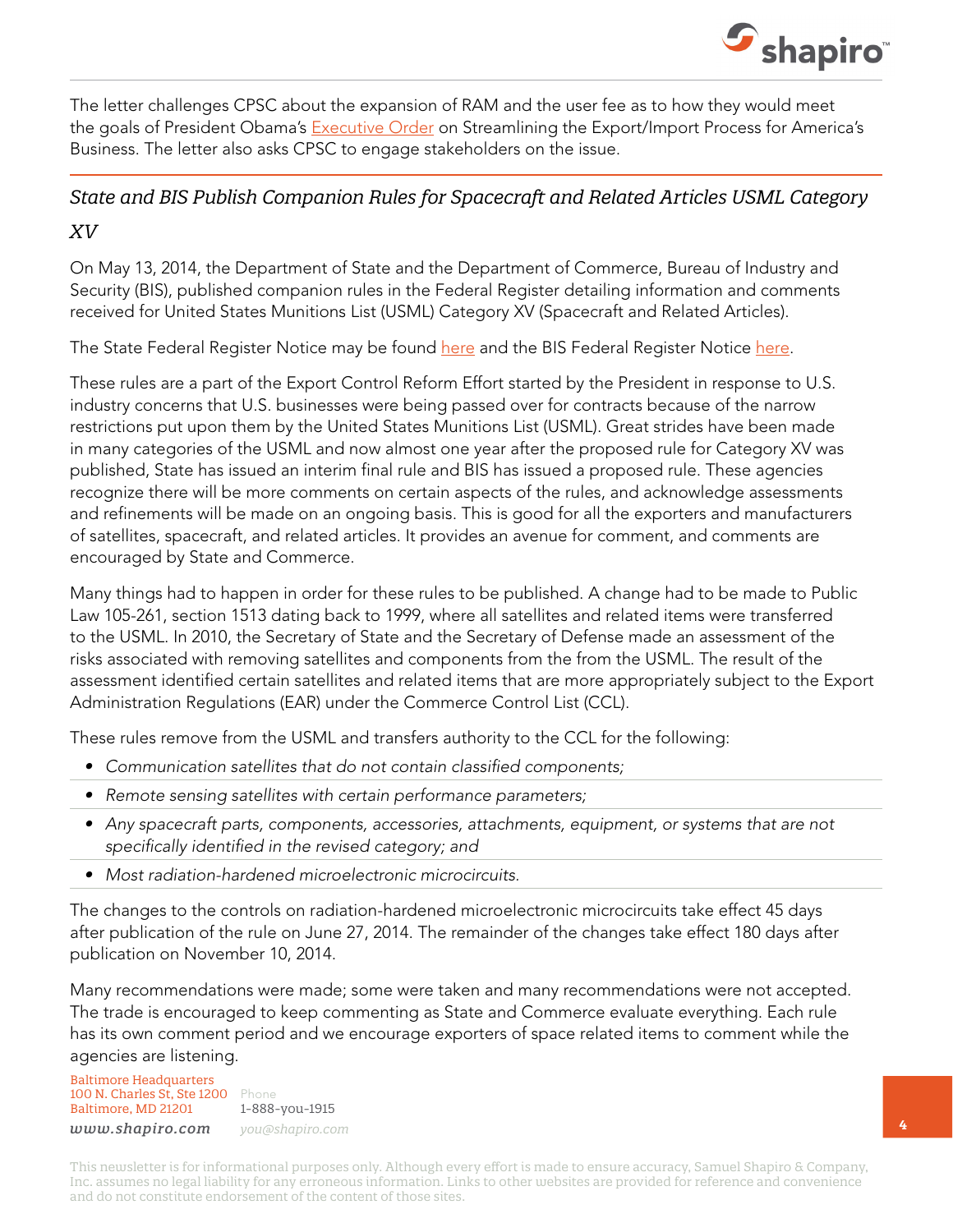

Look for a new "500 series" (as BIS has named them) of Export Control Classification Numbers (ECCNs) 9X515, which will control satellites, and manned and unmanned space vehicles that do not appear on the USML, Category XV. As with the "600 series" of ECCNs, there will be certain filing requirements. There will be more to come as everyone works through these rules.

# **TRANSPORTATION NEWS**

*June 2014 Update* 

#### *INDUSTRY NEWS:*

#### *ILWU Talks Begin at U.S. West Coast Ports*

The shipping industry holds its collective breath in hopes that the talks between the ILWU and port employers on the U.S. west coast work out as their six-year contract expires on June 30, 2014. When July 1 comes around, both sides could agree for an extension of the current contract for a period of time, which would keep the "no strike provision" of the 6-year agreement intact or they could decide to continue negotiations without a contract in place. If they don't come to an agreement then the fears of U.S. importers and shippers will be realized as a work stoppage could occur.

Many shipper organizations have told their members to prepare for work stoppages and already many companies have put their contingency plans in place to ship via the U.S. east or gulf coasts or via Canadian or Mexican ports. For this reason, carriers have announced Congestion Surcharges should the work stoppage occur for any cargo imported to or exported from the U.S. via U.S., Canadian, or Mexican ports. The amount is \$800/20', \$1000/40', \$1125/40'hc, \$1266/45' and \$25 w/m for LCL.

It would be wise to plan, book ahead and coordinate with logistics professionals to determine the best alternative routing options to avoid delays caused by either a possible work stoppage or congestion delays caused by the inevitable rush of cargo that will arrive prior to the deadline.

### *Peak Season Surcharge for Transpacific Cargo Begins June 15th*

The carriers have filed a Peak Season Surcharge (PSS) with validity of June 15, 2014 with a quantum of \$320/20', \$400/40', and \$450/40'HC. There has been a rush of cargo to the U.S. east coast in the weeks leading up to peak season so it is expected that the PSS will take hold at a higher rate to the U.S. east coast, and this rate could be mitigated down for shipments to the U.S. west coast. It is expected that the peak season could be short-lived as long as there is not a substantial work slowdown at the U.S. west coast ports. Higher capacity levels are expected to come on board in July, and it is very likely that rates will go back down to pre-June 15 levels at that time for the remainder of the year.

Baltimore Headquarters 100 N. Charles St, Ste 1200 Phone Baltimore, MD 21201

1-888-you-1915 *www.shapiro.com you@shapiro.com*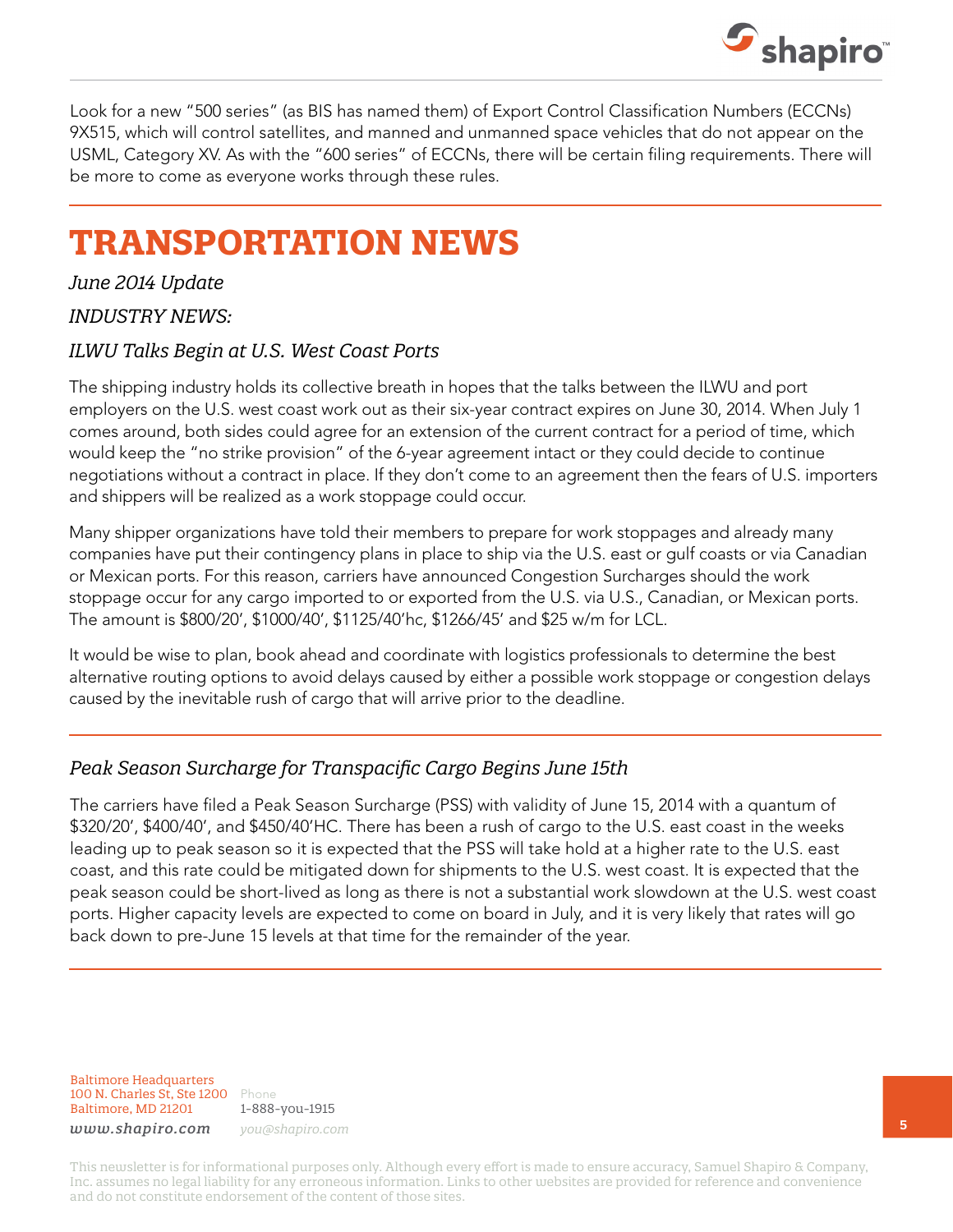

### *IMO Approves Weight Verification Conditions for Loading Export Containers*

Misdeclared container weights have been a longstanding problem for carriers as they present safety hazards for the workers handling the loading of the cargo at port facilities as well as safety hazards on our highways. Misdeclared container weights have been a concern for Customs as well. As a result, the Maritime Safety Committee (MSC) of the International Maritime Organization (IMO) has approved changes this month that will require verification of container weights as a condition for loading packed export containers aboard ships. The IMO has also approved a new Code of Practice for the Packing of Cargo Transport Units, which include shipping containers. The new code provides information and guidance to shippers, packers, and other parties in the international supply chains for safe packing, handling, and transport of transport units such as containers. See the World Shipping Council [website](http://www.worldshipping.org/industry-issues/safety/cargo-weight) for more information on the new weight verification rules.

The guidelines for packing containers may be found [here](http://www.unece.org/trans/wp24/guidelinespackingctus/intro.html).

### *Impact of Carrier Alliances for Transatlantic Business*

Several carrier alliances are forming that will be impacting the transatlantic trade in the coming months, including changes in service.

The G6 alliance – APL, MOL, Hapag-Lloyd, Hyundai Merchant Marine, NYK Line, and OOCL – has announced that there will be temporary reductions in space allocations and port-pair connections between mid-May and the end of June. The alliance will realign its services and it will offer new network configurations.

The P3 alliance – Maersk Line, MSC, and CMA CGM – is still waiting approval from the government of China, therefore it cannot announce the effective date of its alliance services. The P3 alliance has not been approved by the officials in the EU, however it has been approved by the U.S. Federal Maritime Commission. We do know that CMA will be calling Baltimore directly from Europe in addition to the usual ports of New York, Norfolk, Charleston, Savannah, and Miami. Maersk has said that it wanted to wait for the effects of peak season on the transpacific service to take effect, which would mean the earliest we could see sailings on this new alliance would be the second half of 2014. Maersk has stood alone by announcing that the new service changes would go in effect for its company this month, but MSC and CMA have not made any service announcement changes yet.

The CKYHE Alliance – COSCO, K Line, Yang Ming, Hanjin, and Evergreen – has limited transatlantic service coverage and there are no expected service updates from alliance members at this time.

The carrier alliances are expected to offer their customers greater allocation and more comprehensive service offerings with improved speed, efficiencies, and a better range of port pair connections to and from Europe.

Baltimore Headquarters 100 N. Charles St, Ste 1200 Phone Baltimore, MD 21201

1-888-you-1915 *www.shapiro.com you@shapiro.com*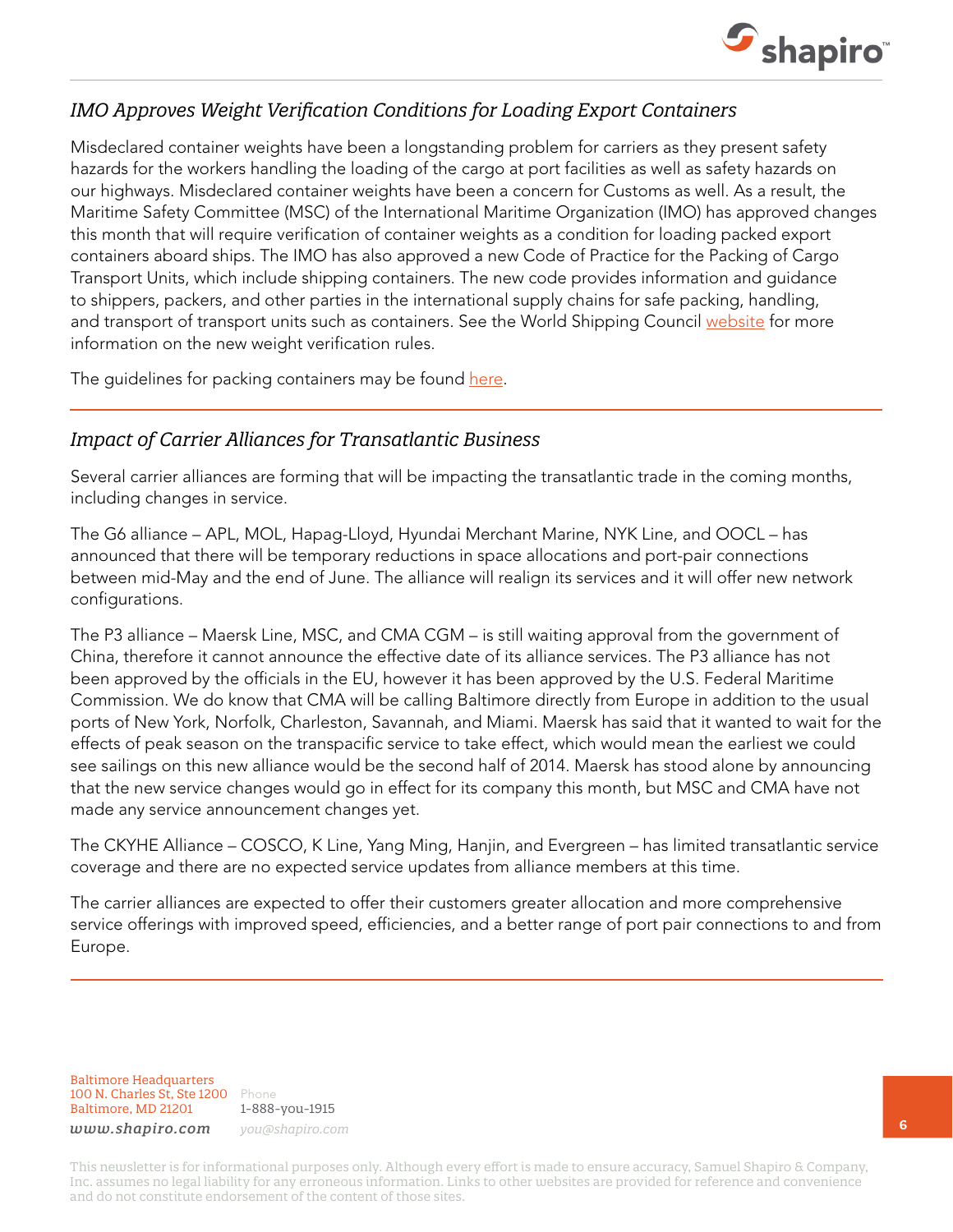

### *Thailand Seaports and Airports Operating as Normal*

Continued political unrest in Thailand has resulted in the Thai Army taking over the country's government in an attempted coup declared by military leaders. As a consequence, a curfew has now been imposed from 10.00 pm until 05:00 am which will run until further notice. Although both Thai airports and seaports are operating as normal, the implementation of the curfew could possibly result in delays for shipments by air and sea.

# **OCEAN FREIGHT**

#### *Rotterdam Terminal Experiences Severe Congestion*

Due to severe congestion at Rotterdam terminals, carriers are reporting delays of up to two days. A combination of system outages, labor shortages, and late arrivals of deep sea vessels has hampered the port at the Delta Terminal.

#### *Maersk Q1 Profit More Than Doubles*

Despite softening freight rates, increased container volumes coupled with lower unit costs brought Maersk's operating profit to \$454 million, a 123% increase from the same quarter in 2013. As a result, the line expects to exceed its previous 2014 prediction of "being in line" with its 2013 profits. Container volumes for Maersk rose 7.3 percent while rates dropped 5.1 percent. Volume increasing at a faster rate than the cost decrease contributed to Maersk's success. Overall, international container demand is expected to continue to increase by around 4-5 percent this year. As the demand rises, Maersk is continuing to reign in capacity by slow-steaming, and idling vessels in its fleet.

#### *Hamburg Strengthens Position as Europe's Largest Seaport*

The port of Hamburg has achieved 2.4 million TEUs so far this year. This represents a growth of 8 percent, beating market growth steered by China and Hong Kong traffic. Trade with Asian countries rose 9 percent. Russia remains Hamburg's second biggest partner. Russian trade hasn't suffered from the Ukraine crisis, and traffic with Russia has increased by 4 percent.

Hamburg's significant container volume growth left rivals Antwerp and Rotterdam behind with respectively 0.9 percent and 0.3 percent in the first quarter. One of the main reasons is the growth in transshipment volumes into the North Sea and Baltic region which increased by 6.5 percent. Hamburg port serves as a transfer hub, with containers from Asia moved to smaller feeder vessels destined to the Baltic Sea.

Its proximity to Eastern Europe makes Germany's largest seaport a major European freight hub.

Baltimore Headquarters 100 N. Charles St, Ste 1200 Phone Baltimore, MD 21201

1-888-you-1915 *www.shapiro.com you@shapiro.com*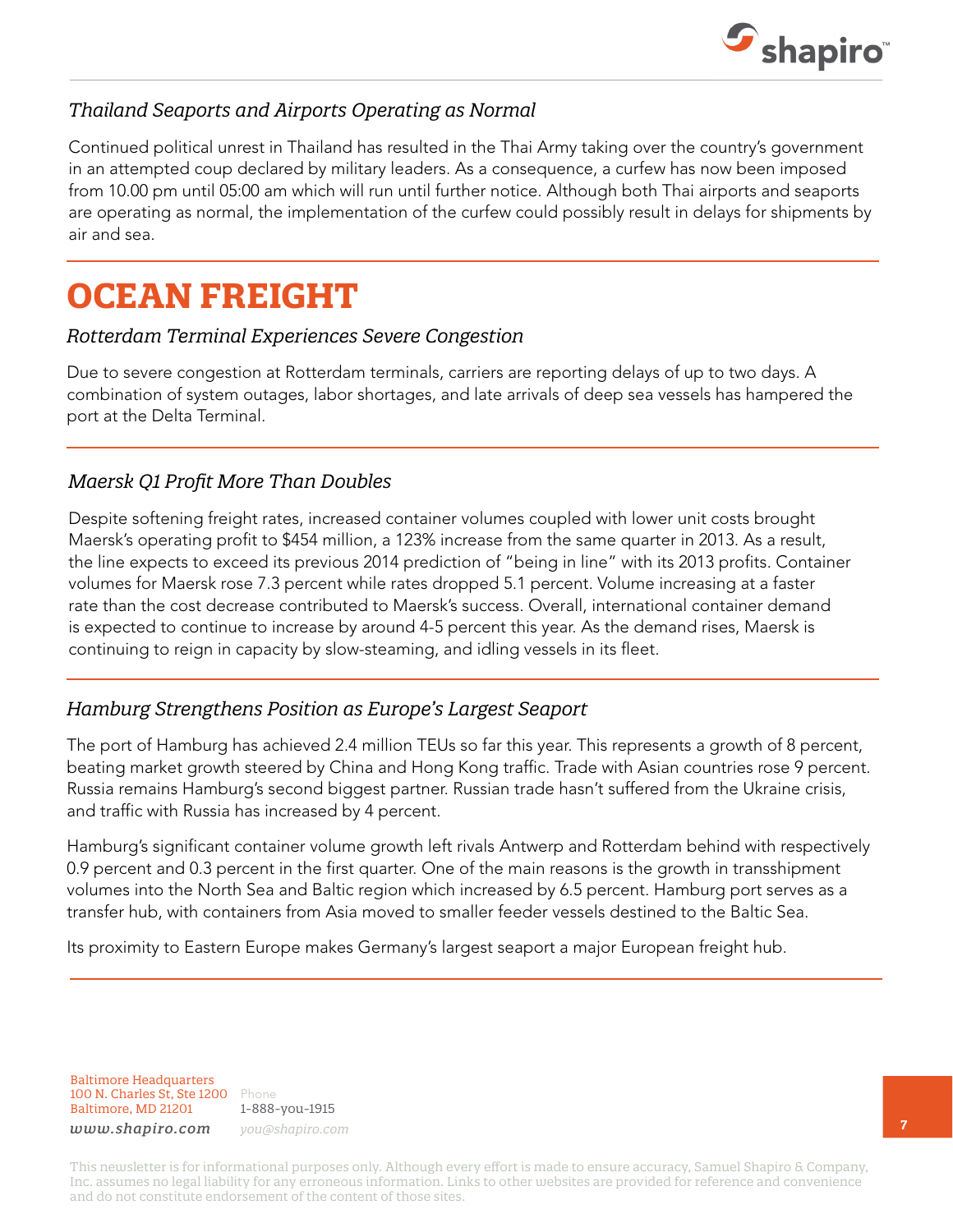

#### *Zim Announces New Americas Services*

Zim Recently announced a new US Gulf and East Coast service to South America, the Carribbean and Central America in collaboration with MSC beginning Mid-June.

The New services are outlined as follows;

- • North-South Express Service (XNS): Norfolk New York Baltimore Savannah Freeport Caucedo – Santos – Buenos Aires – Montevideo – Rio Grande – Navagantes – Santos – Salvador – Suape – Freeport – Norfolk.
- • New Gulf Brazil Service (GBS): Cristobal Kingston Veracruz Altamira Houston Kingston – Cristobal – Port of Spain – Santos – Navagantes – Paranagua – Rio de Janeiro – Vila De Conde – Cristobal.
- • Caribbean Gulf Express (CGX): Caucedo Kingston Tampa Mobile New Orleans Houston Caucedo.

# **AIR FREIGHT**

#### *Atlanta Hartsfield International Provides Incentives*

Promoting international cargo and passenger growth, Atlanta's Hartsfield – Jackson International airport is giving incentives of waived landing fees to airlines with new international routes not yet served from Atlanta. The growth incentive starts this summer and gives applicants a chance at a year of waived landing fees and cargo carriers a waiver of parking fees at the cargo area. In addition, with focus on emerging economies, a two year incentive program is being offered to carriers with new service to Brazil, Russia, India, China and South Africa.

# **SAMUEL SHAPIRO & COMPANY, INC. NEWS**

### *Shapiro Promotes Garrett Frankford to Philadelphia Branch Manager*

AsShapiro recently announced the promotion of Garrett Frankford from Import Manager to Branch Manager of its Philadelphia, PA office.

Garrett Frankford, a graduate of Temple University's Fox School of Business, started with Shapiro in 2007 as an Import Coordinator, quickly rising to Import Supervisor. Upon receiving his Customhouse Broker (CHB) license, Frankford advanced to the role of Import Manager in 2010. As Import Manager of Shapiro's Philadelphia operations, Frankford was instrumental in developing a creative, customer-centric operations team while ensuring superior and compliant customer service. Frankford's most recent notable accomplishment includes the development and implementation of Shapiro's paperless operating system.

Baltimore Headquarters 100 N. Charles St, Ste 1200 Phone Baltimore, MD 21201

1-888-you-1915 *www.shapiro.com you@shapiro.com*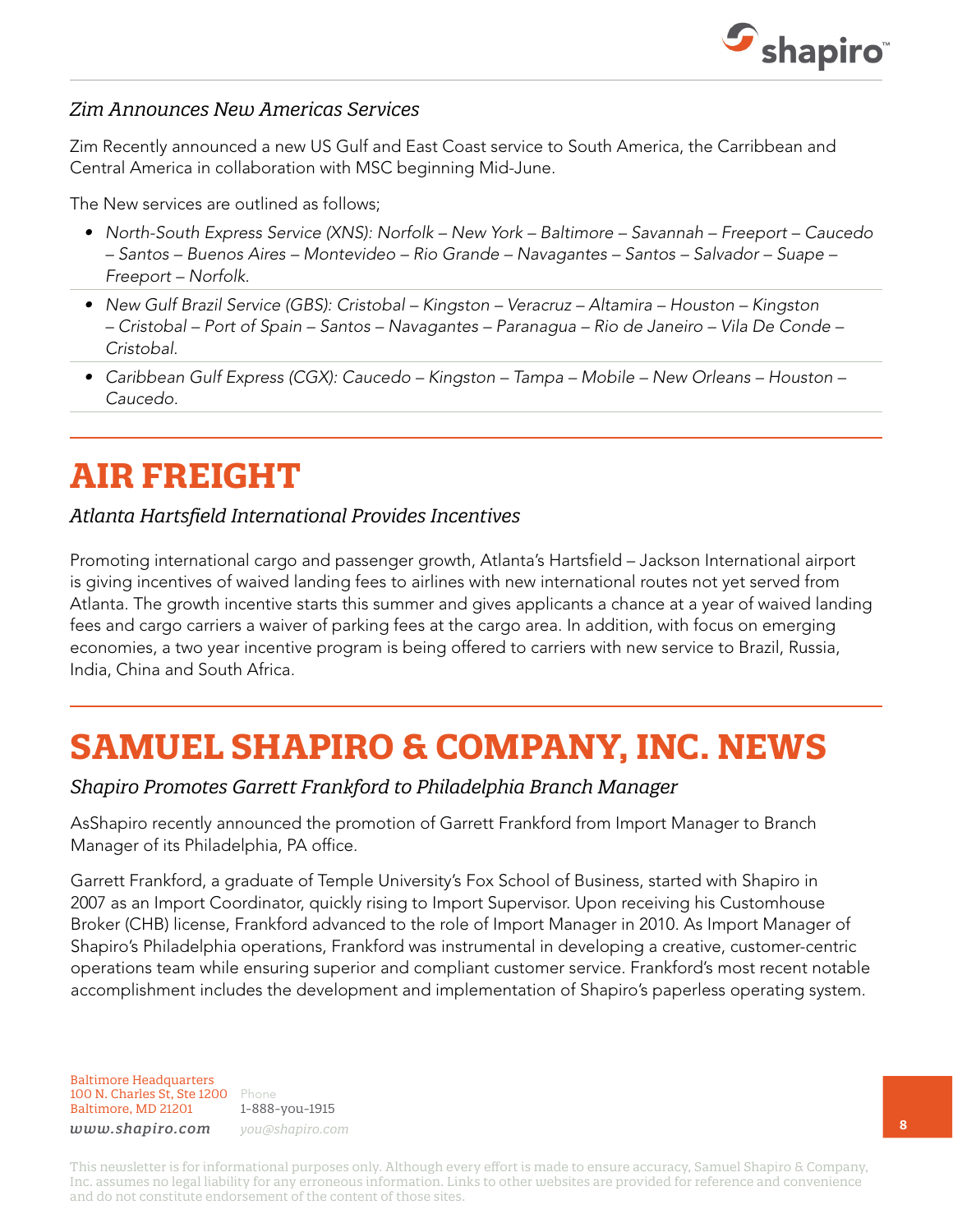

In his new position, Frankford's main objective will be to grow the branch's business and presence while maintaining outstanding levels of customer service. Frankford will oversee office operations to ensure compliance with Shapiro's best practices and serve as a resource for operational expertise and industry knowledge. "I look forward to leading this branch in its continued success," says Frankford. "Following in the footsteps of Marina Tasiopoulos, I am eager to grow our operations and to ensure our customers continue to receive the superior customer service they have become accustomed to."

"Garrett lives Shapiro's culture and values with determination and dedication," says Marina Tasiopoulos, Shapiro's Regional Manager "I couldn't think of a better successor to continue to lead our Philadelphia branch."

#### *Shapiro Announces Key Appointments of Matthew Kobussen and Angela Czajkowski to*

#### *Directorial Positions*

In a strategic move to expand its leadership team, Shapiro announced the promotions of Matthew Kobussen and Angela Czajkowski from managerial to directorial positions at its headquarters in Baltimore, MD.

A graduate of the University of Vermont, Matthew Kobussen joined Shapiro 11 years ago as an Import Coordinator and quickly rose to Import Manager upon receiving his Customhouse Broker (CHB) license. Kobussen's extensive logistics expertise and commitment to customer service was soon redirected towards the international transportation segment of Shapiro's business when he accepted the role of Global Logistics Manager. In his role as Director of Global Logistics, Kobussen will focus on optimizing Shapiro's customer-centric freight strategy while leading a team of talented logistics professionals who thrive on crafting dynamic transportation solutions.

Angela Czajkowski started with Shapiro as an International Region Specialist in 2006 and was soon advanced to National Account Manager as Shapiro's increased need for rate negotiation and routing design for top customers emerged. Her last role as Global Supply Chain Manager involved the supervision of a team dealing with high volume, high complexity, multi-lane, multi-modal accounts. Czajkowski's experience in supply chain management, contract rate negotiations, and key role in the development of Shapiro's [Purchase Order Management](http://www.shapiro.com/supply-chain/po-management/) product propelled her elevation to her newest Shapiro role of Director of Supply Chain. Czajkowski is a graduate of Wheeling Jesuit University with a degree in International Business, and holds a Masters in Supply Chain Management from Towson University.

"Angela and Matt possess the creativity, passion, and deep intelligence to build the unique and specialized solutions coveted by today's progressive importers and exporters," says Robert Burdette, Shapiro's Vice President of Strategic Development. "Amid relentless global competition, Shapiro and our customers are fortunate to have Matt and Angela's powerful determination to leave the status quo far behind through continuous, positive change. These two are the heart and soul of our bright future in transportation management, cargo technology, and better, more flexible designs for our customers."

Baltimore Headquarters 100 N. Charles St, Ste 1200 Phone Baltimore, MD 21201

1-888-you-1915 *www.shapiro.com you@shapiro.com*